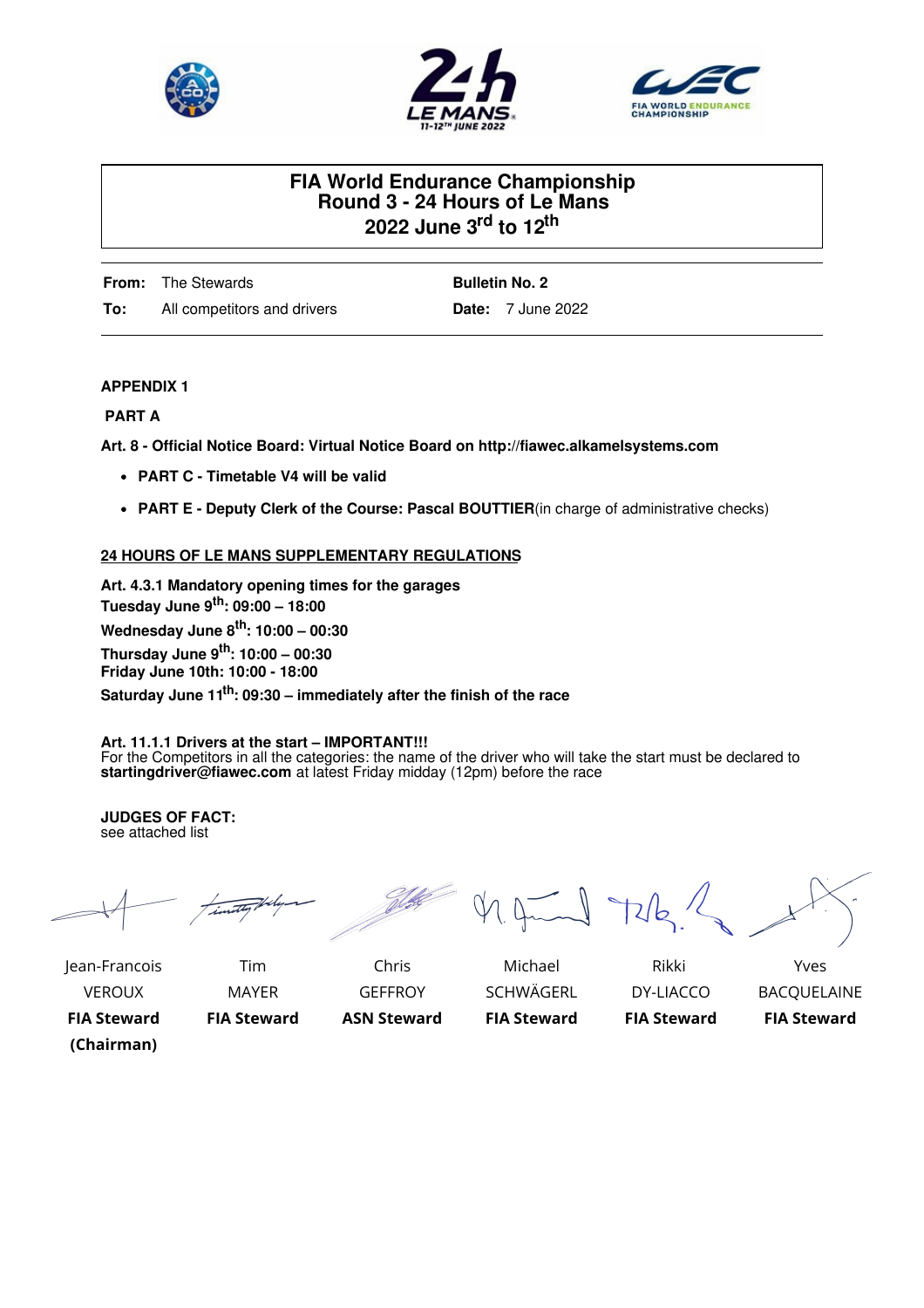





# **FIA WORLD ENDURANCE CHAMPIONSHIP Round 3 – 24 Hours of Le Mans 2022 June 3rd to 12th**

# **JUDGES OF FACT**

| N° de Poste    | Chef de poste /<br><b>Adjoints</b> | <b>Nom</b>        | Prénom          | $N^{\circ}$<br>Licence |
|----------------|------------------------------------|-------------------|-----------------|------------------------|
|                | Chef de poste                      | <b>FREULON</b>    | Sébastien       | 51015                  |
| Permanence     | Adjoints                           | <b>CHEMINOT</b>   | Frank           | 180207                 |
|                |                                    | <b>PETIT</b>      | Christian       | 4225                   |
|                |                                    | <b>DAMS</b>       | Christian       | 2498                   |
| <b>Starter</b> | Chef de poste                      | <b>GUILLOT</b>    | Claude          | 212392                 |
|                | Adjoint                            | <b>BOUCHER</b>    | Michel          | 2487                   |
|                | Chef de poste                      | <b>GERARD</b>     | Jacques         | 36339                  |
| 1B & 35B       | Adjoints                           | <b>DUPIN</b>      | Xavier          | 128756                 |
|                |                                    | <b>LEON</b>       | <b>HENRI</b>    | 196960                 |
| $\overline{2}$ | Chef de poste                      | <b>GUIDET</b>     | Christophe      | 37329                  |
|                |                                    | <b>AUPETIT</b>    | Christophe      | 139323                 |
| 2B             | Chef de poste                      | <b>BOREL</b>      | Sylvain         | 34483                  |
|                |                                    | <b>ARVEUF</b>     | Guillaume       | 177013                 |
| 3              | Chef de poste                      | <b>LEBLANC</b>    | Fabrice         | 9149                   |
|                | Adjoint                            | ILLIEN            | Serge           | 36268                  |
| 3B             | Chef de poste                      | <b>CHATAGNIER</b> | <b>Bertrand</b> | 112613                 |
|                | Adjoints                           | <b>AMIOT</b>      | Antoine         | 160005                 |
| 4              | Chef de poste                      | <b>DESHAYES</b>   | Philippe        | 162343                 |
|                |                                    | <b>KARABAN</b>    | Sandrine        | 4547                   |
| 4B             | Chef de poste                      | <b>BREDECHE</b>   | Michel          | 7854                   |
|                | Adjoints                           | <b>CUNQUERO</b>   | Patrick         | 28111                  |
|                | Chef de poste                      | <b>LETULLE</b>    | Serge           | 8119                   |
| 5              | Adjoints                           | <b>MONTREUL</b>   | Marc            | 391880                 |
|                |                                    | <b>POTELLE</b>    | Stéphane        | 221365                 |
|                | Chef de poste                      | <b>BONTEMPS</b>   | François        | 9365                   |
| <b>5B</b>      | Adjoint                            | <b>BOUILLARD</b>  | Christophe      | 2538                   |
|                |                                    | MENARD            | Vincent         | 134235                 |
| 6              | Chef de poste                      | <b>PAINVIN</b>    | Dominique       | 7706                   |
| 7&8            | Chef de poste                      | <b>SOUDAN</b>     | Chantal         | 122623                 |
|                | Chef de poste                      | <b>GERARD</b>     | Jacques         | 36339                  |
| 6B & 7B        |                                    | PINEAU            | Jean-Paul       | 8849                   |
|                | Adjoints                           | <b>BOUQUAIRE</b>  | Rémy            | 181707                 |
|                |                                    | LEON              | Henri           | 196960                 |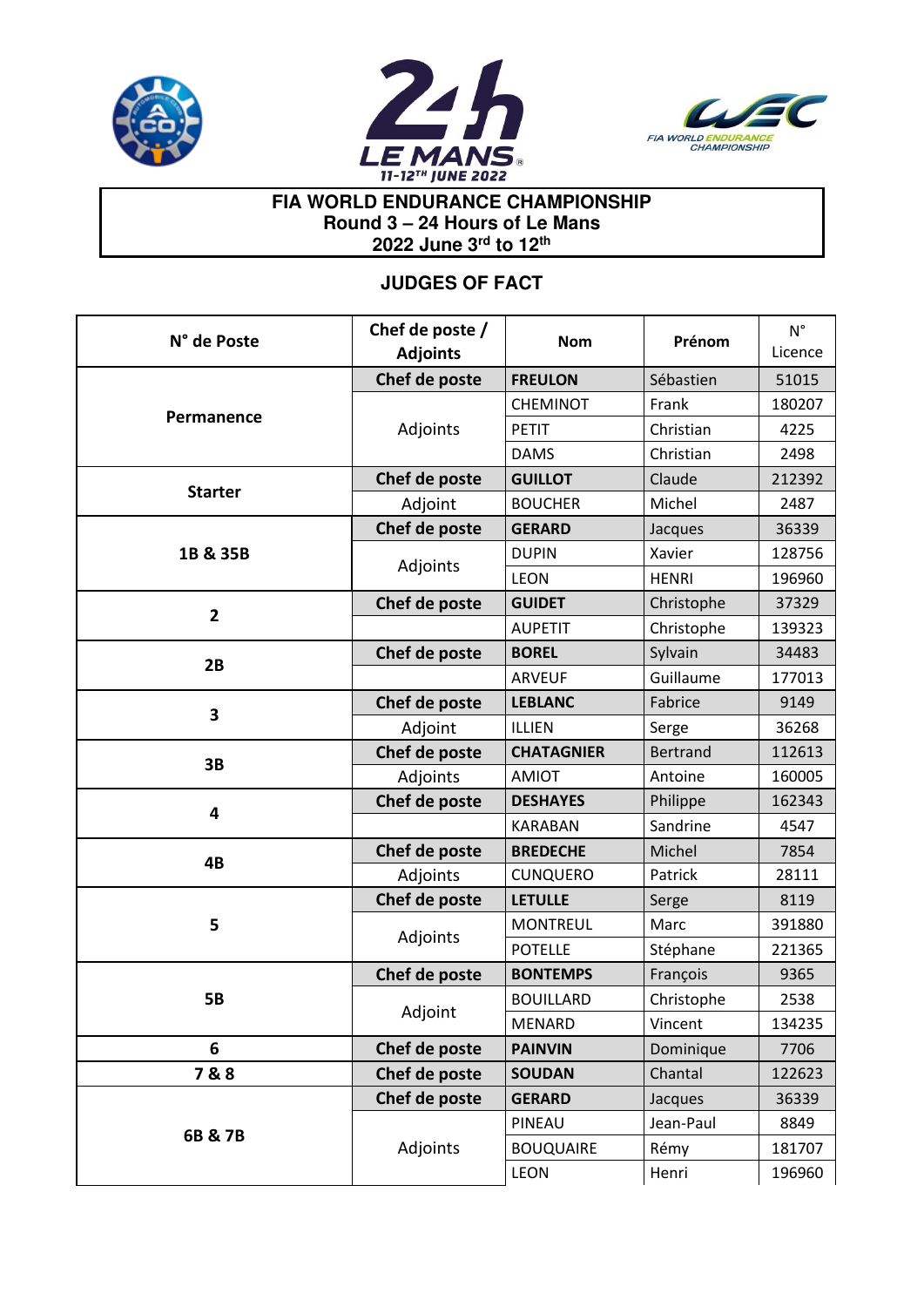|           |               | <b>RODRIGUEZ</b>   | Damien       | 243552 |
|-----------|---------------|--------------------|--------------|--------|
| 8B & 9B   | Chef de poste | <b>DE JONGHE</b>   | Alain        | 312324 |
|           | Adjoint       |                    |              |        |
| 9         | Chef de poste | <b>DEWIL</b>       | Patrick      | 232063 |
| 10B & 11B | Chef de poste | <b>WELSCH</b>      | Alexandre    | 162976 |
|           | Adjoint       | <b>BERNARD</b>     | Alain        | 44748  |
| 10        | Chef de poste | <b>FOREST</b>      | Christophe   | 203872 |
| 11 & 12   | Chef de poste | <b>FOUGERAY</b>    | Eric         | 212811 |
|           | Adjoint       | ROULEAU            | Thibault     | 115392 |
| 12B & 13B | Chef de poste | <b>CHARRON</b>     | Dominique    | 190102 |
| 14B & 15B | Chef de poste | <b>LEGAY</b>       | Gontran      | 220964 |
|           | Chef de poste | <b>TIHON</b>       | Marc         | 171253 |
| 13        | Adjoints      | <b>PIRE</b>        | Jean-Marie   | 171529 |
|           |               | <b>SAUDRAIS</b>    | Jérémy       | 152989 |
| 14        | Chef de poste | <b>TOUBON</b>      | Emmanuelle   | 1866   |
| 15        | Chef de poste | <b>LEVESQUE</b>    | Robert       | 2562   |
|           | Chef de poste | <b>WAMBACH</b>     | Jean         | 3030   |
| 16 & 17   | Adjoints      | <b>DIDELON</b>     | Jean         | 5925   |
|           |               | SAMSON             | Pascal       | 12286  |
|           | Chef de poste | <b>SANTOS</b>      | François     | 2526   |
| 16B & 17B | Adjoints      | <b>DIGUET</b>      | Jacques      | 114    |
|           |               | <b>PAPIN</b>       | Michel       | 3288   |
|           |               |                    |              |        |
|           | Chef de poste | <b>BILLARD</b>     | <b>Bruno</b> | 6235   |
| 18        |               | <b>CHASSE</b>      | Daniel       | 9123   |
|           |               | <b>STADTFELD</b>   | Francis      | 48327  |
|           | Chef de poste | <b>ANDRE</b>       | Kevin        | 250818 |
| 18B & 19B | Adjoint       | LASSAGNE           | Dominique    | 6095   |
| 19        | Chef de poste | <b>BUSHE</b>       | Tony         | 46406  |
|           | Chef de poste | <b>GRENNEPOIS</b>  | Laurent      | 4680   |
| 20 & 21   | Adjoints      | <b>NAUDY</b>       | Cathy        | 6204   |
|           | Chef de poste | <b>COULON</b>      | Thierry      | 4777   |
| 20B & 21B | Adjoints      | <b>VEZIE</b>       | Francois     | 205770 |
| 22        | Chef de poste | <b>POTHAIN</b>     | Jean-Louis   | 5389   |
|           | Chef de poste | <b>LALANCE</b>     | Philippe     | 8432   |
| 22B & 23B | Adjoints      | <b>AUGUSTE</b>     | Francois     | 3384   |
| 23        | Chef de poste | <b>GOUGEARD</b>    | Jean         | 156248 |
|           | Chef de poste | <b>CHARBONNIER</b> | Claude       |        |
| 24        | Adjoint       | <b>PROT</b>        | Jean-Jacques | 13539  |
|           | Chef de poste | <b>DESNE</b>       | Olivier      | 4205   |
| 24B & 25B |               | <b>BOUZEAU</b>     | Philippe     | 4198   |
|           | Adjoints      |                    |              |        |
|           | Chef de poste | <b>BOSSELET</b>    | Jean-Michel  | 3541   |
| 25        | Adjoints      | <b>DAYRAS</b>      | Philippe     | 5882   |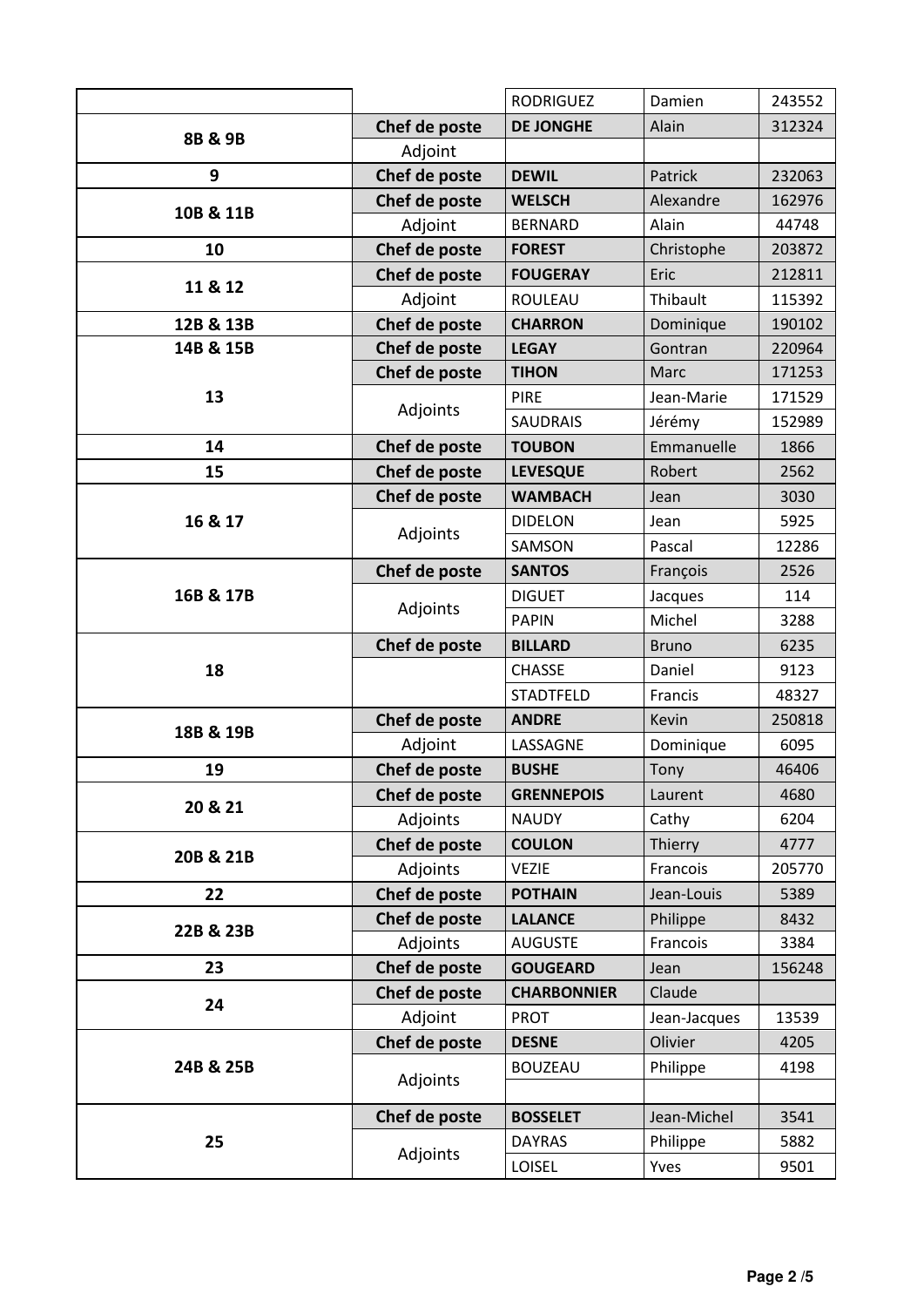|                                    | Chef de poste | <b>GIRARD</b>        | Stéphane       | 155499 |
|------------------------------------|---------------|----------------------|----------------|--------|
| 26 & 27                            | Adjoint       | <b>ESNAULT</b>       | Frédéric       | 3199   |
|                                    | Chef de poste | <b>RIOU</b>          | Lydie          | 162352 |
| 26B & 27B                          | Adjoints      | <b>NAUROY</b>        | Philippe       | 163037 |
|                                    |               | <b>BONNIER</b>       | Antoine        | 205368 |
|                                    |               | <b>BONNIER</b>       | Yannick        | 10367  |
| 28 & 29                            | Chef de poste | <b>VIANDIER</b>      | Arnaud         | 13368  |
|                                    | Adjoints      | <b>DEUIL</b>         | Sébastien      | 113016 |
| <b>28B</b>                         | Chef de poste | <b>ROUSSEAU</b>      | Mickaël        | 190230 |
|                                    | Chef de poste | <b>DUPUIS</b>        | <b>Nicolas</b> | 126091 |
| 29B                                |               | <b>VERJOT</b>        | Romain         | 188481 |
|                                    | Adjoints      | LEMIRE               | Thomas         | 35253  |
| 30                                 | Chef de poste | <b>CORBILLON</b>     | Fabrice        | 28728  |
| 30B                                | Chef de poste | <b>BEUGNIES</b>      | Cédric         | 55877  |
| 31                                 | Chef de poste | <b>GOUILLER</b>      | Stéphane       | 189942 |
|                                    | Adjoints      | <b>MILLOT</b>        | <b>PASCAL</b>  | 43957  |
| 31B                                | Chef de poste | <b>DESCHATRETTES</b> | Jean-Louis     | 6210   |
| 32                                 | Chef de poste | <b>MERLIOT</b>       | Gilles         | 10396  |
|                                    | Chef de poste | <b>BLIN</b>          | Daniel         | 4491   |
| 32B & 33B                          | Adjoints      | <b>CORBIN</b>        | Christian      | 4164   |
|                                    |               | <b>COMMIN</b>        | Jean-Paul      | 46482  |
| 33                                 | Chef de poste | <b>BOUILLY</b>       | Jean-Marc      | 45045  |
| 34                                 | Chef de poste | <b>ALLOT</b>         | Thierry        | 16733  |
|                                    | Adjoints      | <b>MERCIER</b>       | Pascal         | 2749   |
|                                    |               | GAY                  | Guillaume      | 22191  |
| 34B                                | Chef de poste | <b>HUBERT</b>        | Didier         | 11684  |
|                                    | Adjoints      | <b>DAUVERGNE</b>     | Pascal         | 197004 |
| 35                                 | Chef de poste | <b>FROGER</b>        | Chris          | 6578   |
|                                    |               |                      |                |        |
|                                    |               | <b>FRETTE</b>        | Régis          | 235827 |
|                                    | Chef de poste | <b>TANNIER</b>       | Alain          | 4147   |
|                                    |               | LEGARCON             | Alban          | 165130 |
| <b>PC</b><br><b>Adjoints Resp.</b> |               | <b>GAIGEOT</b>       | Dominique      | 77994  |
| <b>Stands</b>                      | Adjoints      | <b>MORICET</b>       | Michel         | 4293   |
|                                    |               | <b>BESNARD</b>       | Dominique      | 155505 |
|                                    | Chef de poste | <b>BESNARD</b>       | Joel           | 227874 |
| Pré Grille/Incendie                | Adjoint       | <b>EMERY</b>         | Jeannine       | 244021 |
|                                    | Chef de poste | <b>ROUYER</b>        | <b>Bernard</b> | 211685 |
| Pick-Up zone 6 (équipe 1)          |               |                      |                |        |
|                                    | Chef de poste | <b>DELAUNAY</b>      | Erika          | 130969 |
| Pick-Up zone 6 (équipe 2)          |               |                      |                |        |
|                                    | Chef de poste | <b>CORNEC</b>        | Frédéric       | 212384 |
| Pick-Up zone 11 (équipe 1)         |               |                      |                |        |
| Pick-Up zone 11 (équipe 2)         | Chef de poste | <b>LENGLET</b>       | Jean-Pierre    | 179793 |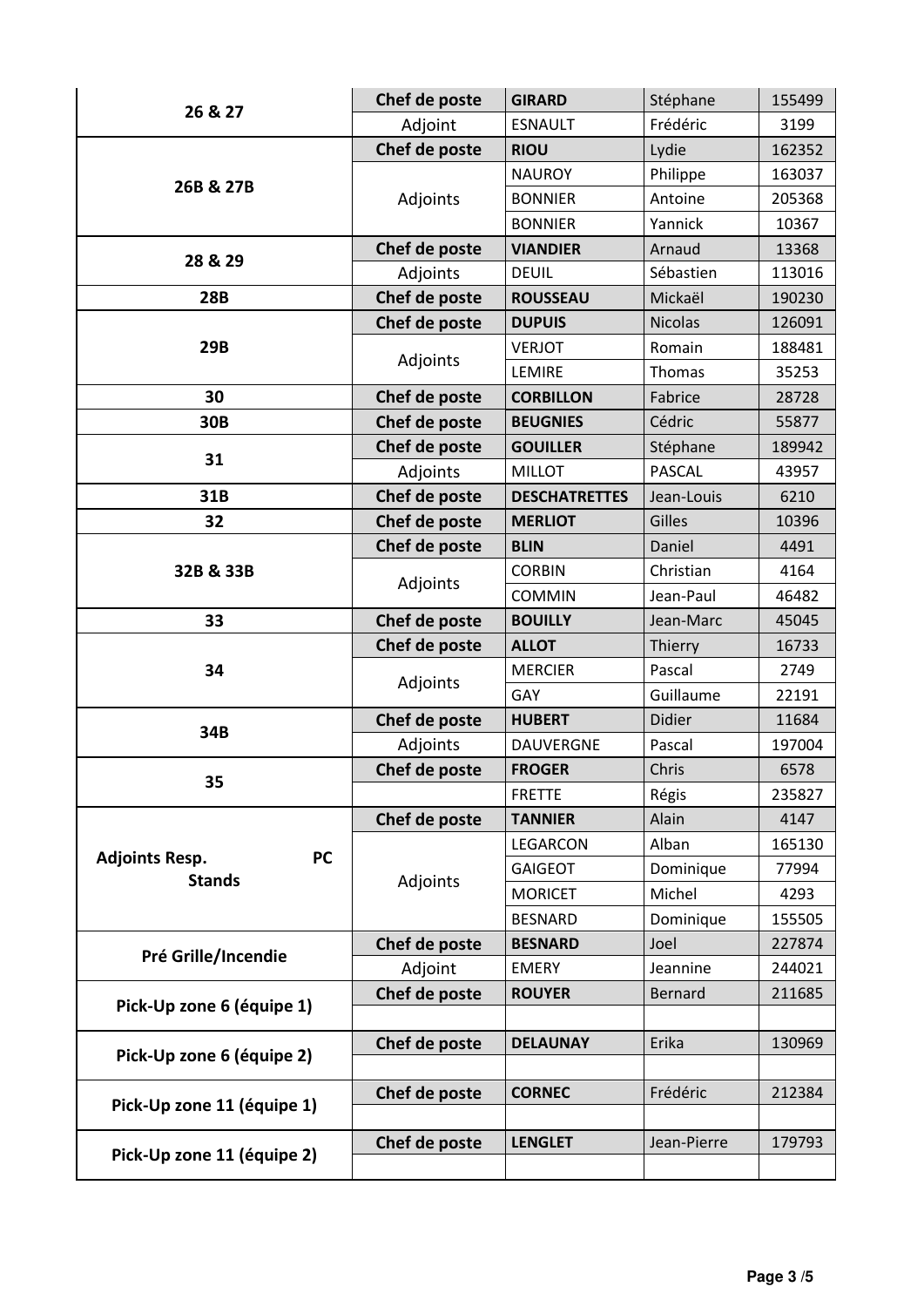| Pick-Up zone 16 (équipe 1) | Chef de poste | <b>PORTIER</b>  | Jean-Pierre    | 148685 |
|----------------------------|---------------|-----------------|----------------|--------|
|                            |               |                 |                |        |
| Pick-Up zone 16 (équipe 2) | Chef de poste | <b>HUBERSON</b> | Jean-Marc      | 235243 |
|                            |               |                 |                |        |
| Pick-Up zone 16 (équipe 3) | Chef de poste | <b>PORCHER</b>  | Jean-Pierre    | 206763 |
|                            |               |                 |                |        |
|                            | Chef de poste | <b>RUTARD</b>   | Laurent        | 156045 |
| Pick-Up zone 20 (équipe 1) |               |                 |                |        |
| Pick-Up zone 20 (équipe 2) | Chef de poste | <b>ETIENNE</b>  | Steve          | 235800 |
|                            |               |                 |                |        |
| Pick-Up zone 26 (équipe 1) | Chef de poste | <b>LANDRY</b>   | Jean-Sébastien | 94856  |
|                            |               |                 |                |        |
| Pick-Up zone 26 (équipe 2) | Chef de poste | <b>MEUNIER</b>  | Mickaël        | 174189 |
|                            |               |                 |                |        |
| Pick-Up zone 30 (équipe 1) | Chef de poste | <b>LE GOFF</b>  | Claude         | 297754 |
|                            |               |                 |                |        |
| Pick-Up zone 30 (équipe 2) | Chef de poste | <b>ROTIER</b>   | Jérémy         | 181380 |
|                            |               |                 |                |        |
| Pick-Up zone 35 (équipe 1) | Chef de poste | <b>QUENELLE</b> | Franck         | 111506 |
|                            |               |                 |                |        |
| Pick-Up zone 35 (équipe 2) | Chef de poste | <b>MINGOT</b>   | Thierry        | 111105 |
|                            |               |                 |                |        |

## **ACO – Scrutineers**

| <b>BARBAUD</b>    | Yohan              | <b>ACO</b> scrutineer |
|-------------------|--------------------|-----------------------|
| <b>BEREAU</b>     | Régis              | <b>ACO</b> scrutineer |
| <b>BOUCHEREL</b>  | <b>Christian</b>   | <b>ACO</b> scrutineer |
| <b>CANO</b>       | Santiago           | <b>ACO</b> scrutineer |
| <b>CORNON</b>     | <b>Patrice</b>     | <b>ACO</b> scrutineer |
| <b>CHARREAU</b>   | <b>Sébastien</b>   | <b>ACO</b> scrutineer |
| <b>DIVERT</b>     | <b>Bruno</b>       | <b>ACO</b> scrutineer |
| <b>FOURRE</b>     | <b>Jean-Pierre</b> | <b>ACO</b> scrutineer |
| <b>LARDON</b>     | Jean-Pierre        | <b>ACO</b> scrutineer |
| <b>LECLAIR</b>    | <b>Christele</b>   | <b>ACO</b> scrutineer |
| <b>LEFORT</b>     | <b>Daniel</b>      | <b>ACO</b> scrutineer |
| <b>MARCHETTI</b>  | Jérôme             | <b>ACO</b> scrutineer |
| <b>MEVEL</b>      | André              | <b>ACO</b> scrutineer |
| <b>MONTE</b>      | Lucien             | <b>ACO</b> scrutineer |
| <b>PONCET</b>     | <b>Maxime</b>      | <b>ACO</b> scrutineer |
| <b>VILLEMANT</b>  | <b>Matthieu</b>    | <b>ACO</b> scrutineer |
| <b>ROUXEL</b>     | Jean-Claude        | <b>ACO</b> scrutineer |
| <b>SUDRE</b>      | Rémi               | <b>ACO</b> scrutineer |
| <b>TRICOTELLE</b> | <b>Cédric</b>      | <b>ACO</b> scrutineer |
| <b>LOIR</b>       | Claude             | <b>ACO</b> scrutineer |